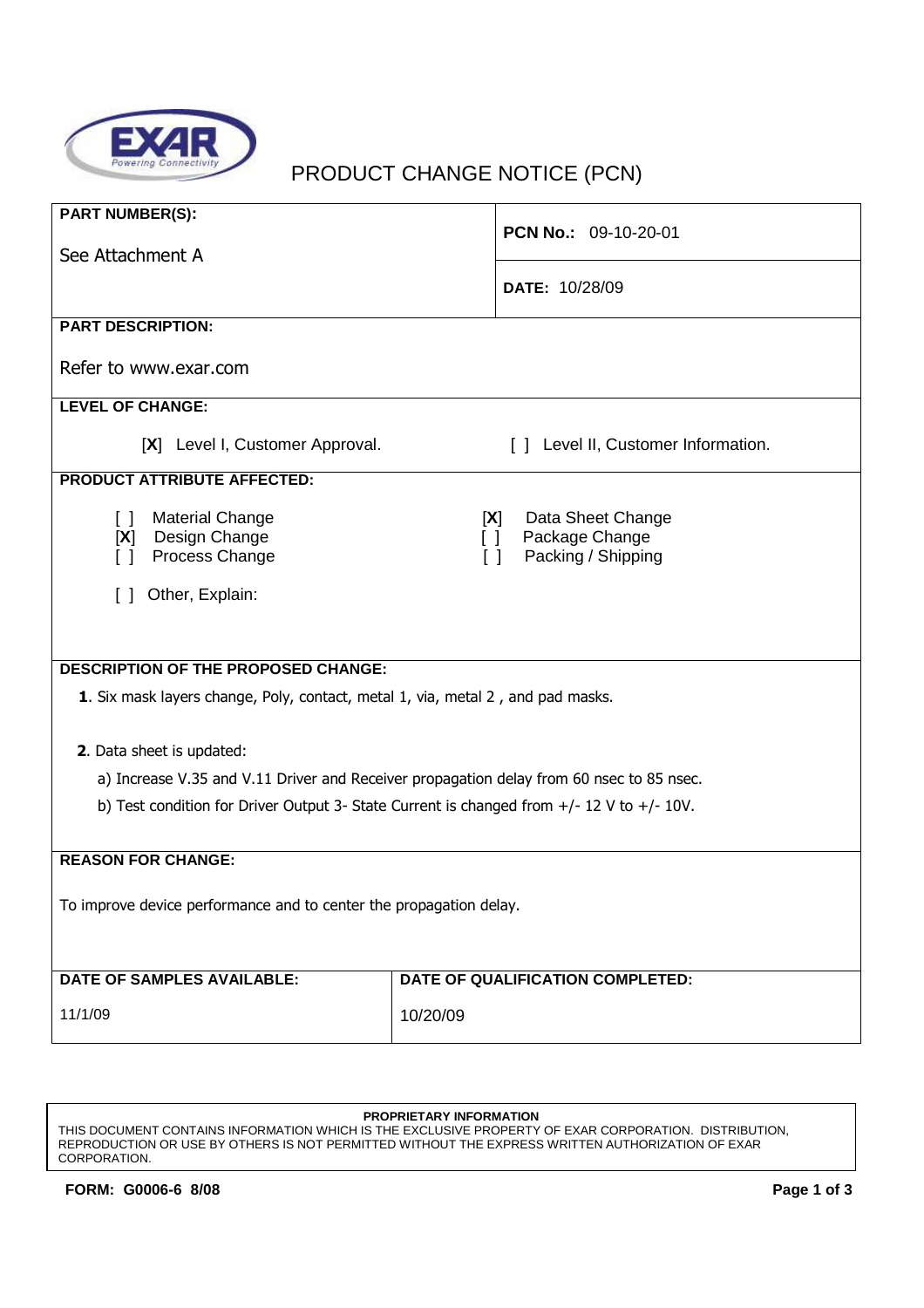

 $\mathsf{r}$ 

## PRODUCT CHANGE NOTICE

| <b>ESTIMATED CHANGE DATE OR DATE</b><br>CODE:                                                                                                                                                                                                        | <b>SUPPORTING DATA:</b>                                |  |
|------------------------------------------------------------------------------------------------------------------------------------------------------------------------------------------------------------------------------------------------------|--------------------------------------------------------|--|
| Datasheet change: 11/1/09<br>Design Change:<br>1/1/10                                                                                                                                                                                                | Product characterization and reliability qualification |  |
|                                                                                                                                                                                                                                                      |                                                        |  |
| <b>STANDARD DISTRIBUTION</b><br>[X]                                                                                                                                                                                                                  | <b>CUSTOM DISTRIBUTION</b><br>ΙI                       |  |
| PERSON TO CONTACT WITH QUESTIONS:                                                                                                                                                                                                                    |                                                        |  |
| <b>LISA BEDARD</b><br><b>Exar Corporation</b><br>1 Holiday Avenue<br>West Tower, Suite 450<br>Pointe-Claire, Quebec H9R 5N3<br>Tel: (514) 429-1010 ext 210<br>Fax: (514) 695-2548<br>lisa.bedard@exar.com                                            |                                                        |  |
| Please acknowledge receipt of this PCN.                                                                                                                                                                                                              |                                                        |  |
| Acknowledged:                                                                                                                                                                                                                                        |                                                        |  |
|                                                                                                                                                                                                                                                      |                                                        |  |
| Signature                                                                                                                                                                                                                                            |                                                        |  |
| <b>Printed Name</b>                                                                                                                                                                                                                                  |                                                        |  |
| Company                                                                                                                                                                                                                                              |                                                        |  |
| <b>Title</b>                                                                                                                                                                                                                                         |                                                        |  |
| <b>Date</b>                                                                                                                                                                                                                                          |                                                        |  |
| Approved <b>Not Approved</b> (Approved/Not Approved section not applicable and should be removed for all Level II PCNs)                                                                                                                              |                                                        |  |
|                                                                                                                                                                                                                                                      |                                                        |  |
| PROPRIETARY INFORMATION<br>THIS DOCUMENT CONTAINS INFORMATION WHICH IS THE EXCLUSIVE PROPERTY OF EXAR CORPORATION. DISTRIBUTION,<br>REPRODUCTION OR USE BY OTHERS IS NOT PERMITTED WITHOUT THE EXPRESS WRITTEN AUTHORIZATION OF EXAR<br>CORPORATION. |                                                        |  |

 $\overline{\phantom{a}}$